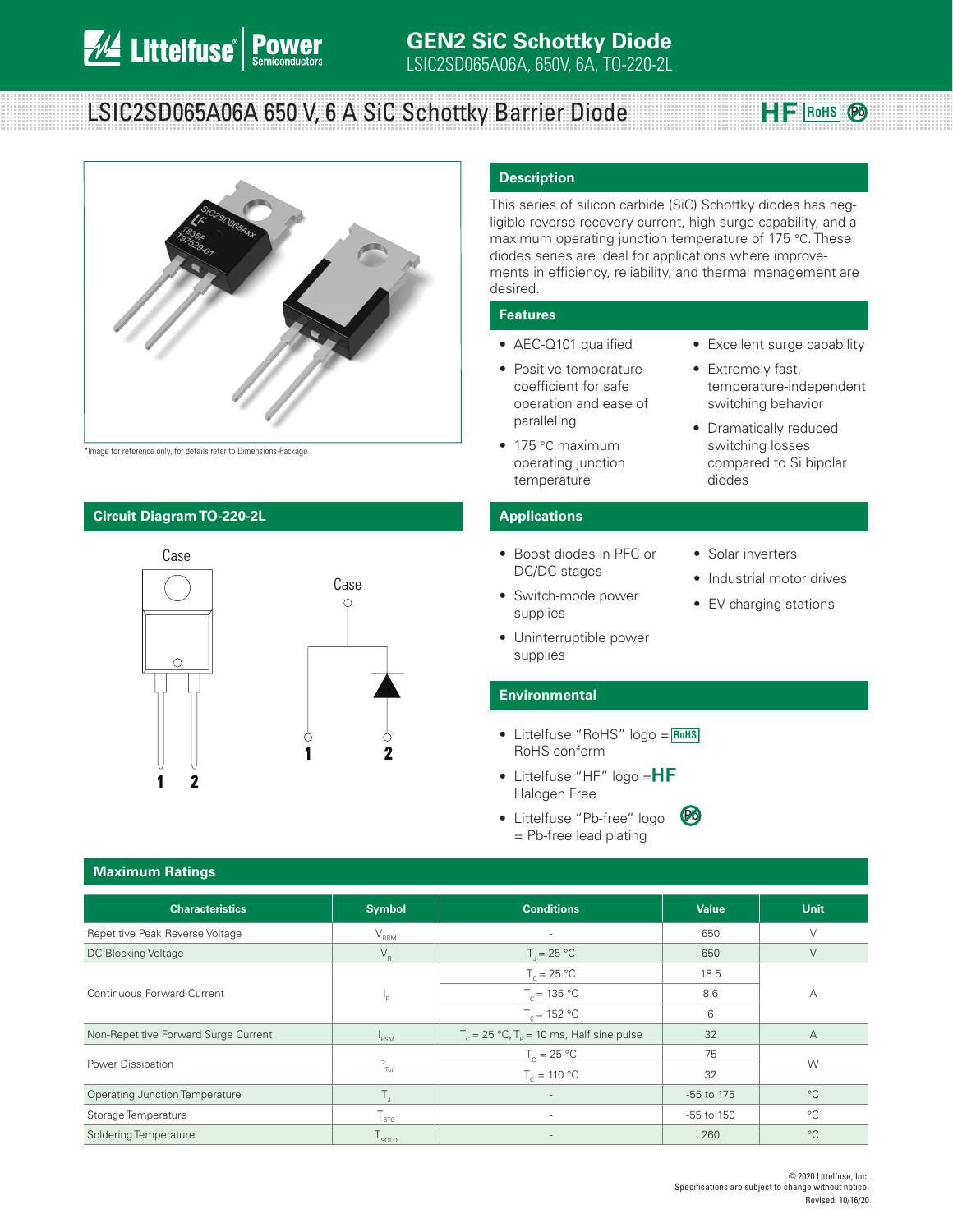## **GEN2 SiC Schottky Diode**

LSIC2SD065A06A, 650V, 6A, TO-220-2L

| Electrical Characteristics (T <sub>J</sub> =25 °C unless otherwise specified) |  |  |
|-------------------------------------------------------------------------------|--|--|
|-------------------------------------------------------------------------------|--|--|

|                                |               | <b>Conditions</b>                                          | <b>Value</b>             |      |                          |             |
|--------------------------------|---------------|------------------------------------------------------------|--------------------------|------|--------------------------|-------------|
| <b>Characteristics</b>         | <b>Symbol</b> |                                                            | Min.                     | Typ. | Max.                     | <b>Unit</b> |
| <b>Forward Voltage</b>         | $V_F$         | $I_c = 6 A$ , T <sub>1</sub> = 25 °C                       |                          | 1.5  | 1.8                      | $\vee$      |
|                                |               | $I_F = 6 A, T_J = 175 °C$                                  | $\overline{\phantom{a}}$ | 1.85 | $\overline{\phantom{a}}$ |             |
| <b>Reverse Current</b>         |               | $V_R = 650 V, T = 25 °C$                                   |                          | <1   | 50                       | μA          |
|                                | 'R            | $V_e = 650 V$ , T <sub>1</sub> = 175 °C                    |                          | 15   | $\overline{\phantom{a}}$ |             |
| Capacitance                    |               | $V_{\rm B} = 1$ V, f = 1 MHz                               | $\overline{\phantom{a}}$ | 300  | $\overline{\phantom{a}}$ | pF          |
|                                | C             | $V_p = 200 V$ , f = 1 MHz                                  |                          | 39   | ٠                        |             |
|                                |               | $V_p = 400 V$ , f = 1 MHz                                  |                          | 28   | $\overline{\phantom{a}}$ |             |
| <b>Total Capacitive Charge</b> | $Q_c$         | $V_R$<br>V <sub>R</sub> = 400 V, Q <sub>c</sub> = ∫ C(V)dV | $\sim$                   | 20   | $\overline{\phantom{a}}$ | nC          |

| <b>Thermal Characteristics</b> |              |             |  |  |  |  |
|--------------------------------|--------------|-------------|--|--|--|--|
| <b>Symbol</b>                  | <b>Value</b> | <b>Unit</b> |  |  |  |  |
| $n_{\rm euc}$                  | 2.0          | °C/W        |  |  |  |  |
|                                |              |             |  |  |  |  |



### **Figure 1: Typical Foward Characteristics Figure 2: Typical Reverse Characteristics**

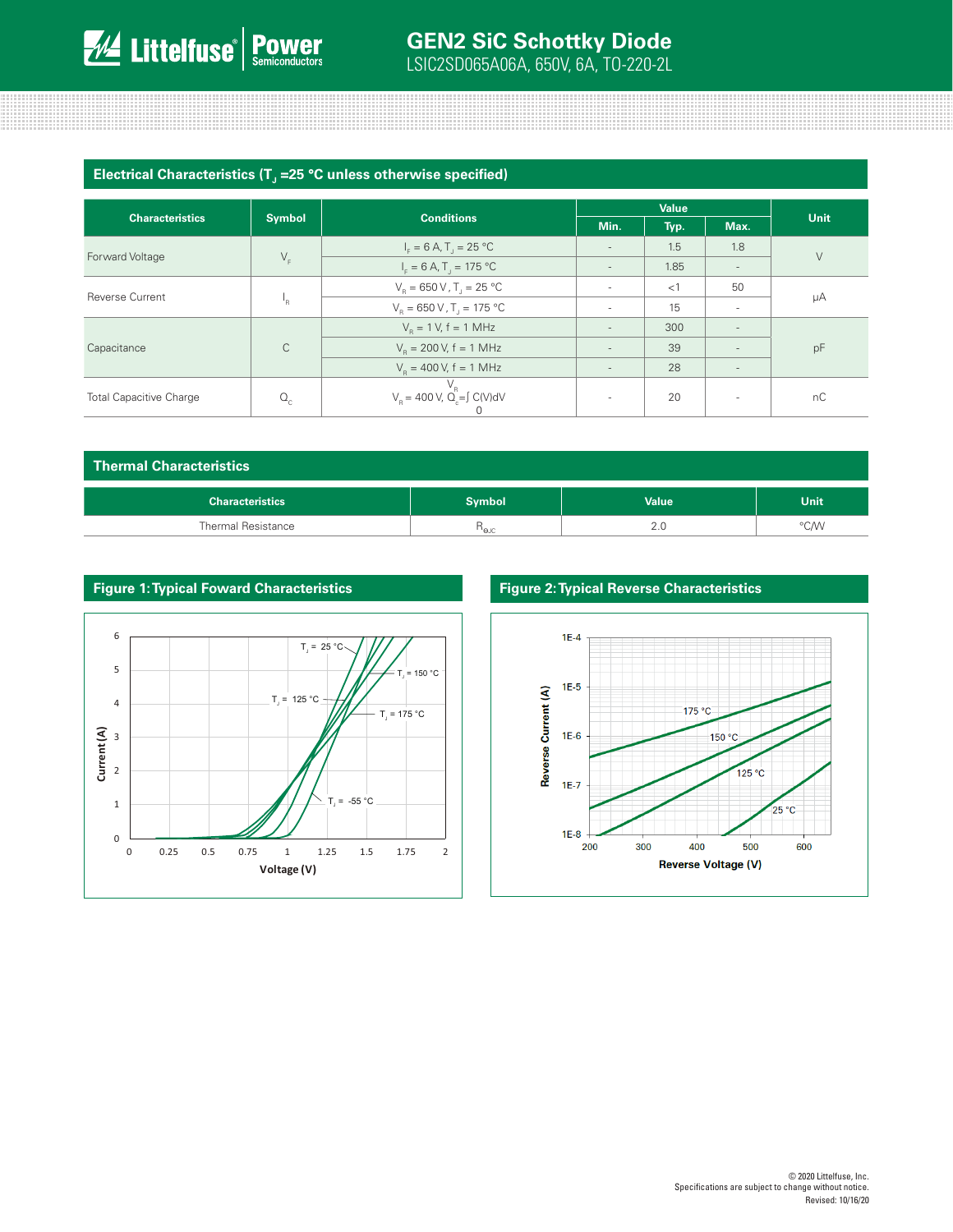# **WA Littelfuse POWEr**







### **Figure 7: Stored Energy vs. Reverse Voltage Figure 8: Transient Thermal Impedance**





### **Figure 5: Capacitance vs. Reverse Voltage Figure 6: Capacitive Charge vs. Reverse Voltage**





<sup>© 2020</sup> Littelfuse, Inc. Specifications are subject to change without notice. Revised: 10/16/20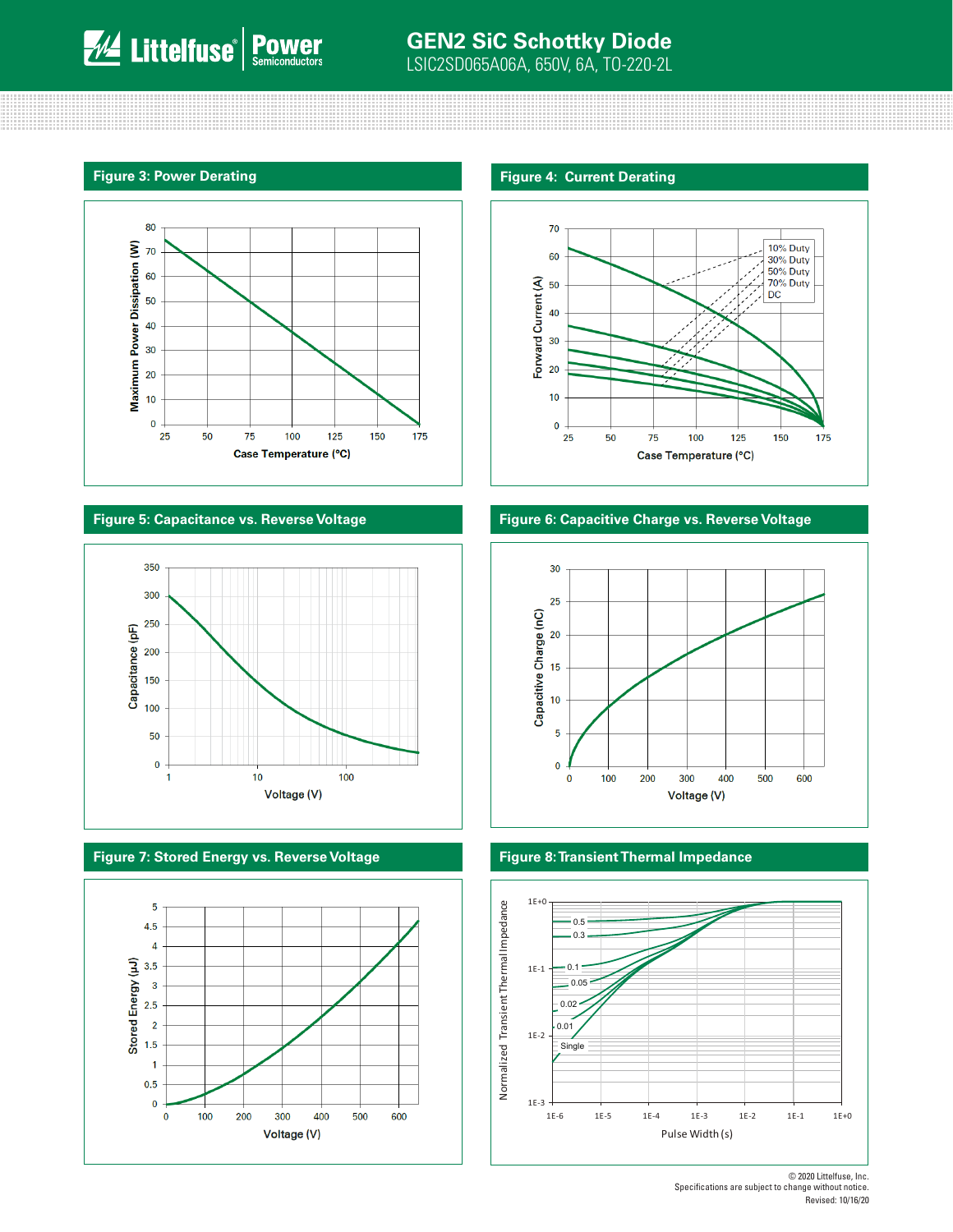# **WE Littelfuse POWEr**

### **GEN2 SiC Schottky Diode** LSIC2SD065A06A, 650V, 6A, TO-220-2L

### **Dimensions-Package TO-220-2L**

**A1**





**Recommended Hole Pattern**



| <b>Symbol</b>  | <b>Millimeters</b>       |            |                          |  |  |
|----------------|--------------------------|------------|--------------------------|--|--|
|                | <b>Min</b>               | <b>Nom</b> | <b>Max</b>               |  |  |
| А              | 4.30                     | 4.45       | 4.70                     |  |  |
| A <sub>1</sub> | 1.14                     | 1.27       | 1.40                     |  |  |
| A <sub>2</sub> | 2.20                     |            | 2.74                     |  |  |
| $\mathbf b$    | 0.69                     |            | 0.90                     |  |  |
| b <sub>2</sub> | 1.17                     |            | 1.62                     |  |  |
| C              | 0.36                     |            | 0.60                     |  |  |
| D              | 14.90                    |            | 15.90                    |  |  |
| D <sub>1</sub> | 8.62                     |            | 9.40                     |  |  |
| D <sub>2</sub> | 12.50                    |            | 12.95                    |  |  |
| E              | 9.70                     | 10.18      | 10.36                    |  |  |
| E1             | 7.57                     | 7.61       | 8.30                     |  |  |
| e <sub>1</sub> | $\overline{\phantom{a}}$ | 2.54       | $\overline{\phantom{a}}$ |  |  |
| е              | 5.03                     | 5.08       | 5.13                     |  |  |
| H <sub>1</sub> | 6.30                     | 6.55       | 6.80                     |  |  |
| L              | 12.88                    | 13.50      | 14.00                    |  |  |
| L1             | 2.39                     |            | 3.25                     |  |  |
| øP             | 3.50                     | 3.84       | 3.96                     |  |  |
| Q              | 2.65                     |            | 3.05                     |  |  |
| R              |                          |            | 0.25                     |  |  |

### **Part Numbering and Marking System**



|     | larking System                 |                    | <b>Packing Options</b> |                     |       |  |  |
|-----|--------------------------------|--------------------|------------------------|---------------------|-------|--|--|
|     |                                | <b>Part Number</b> | <b>Marking</b>         | <b>Packing Mode</b> | M.O.Q |  |  |
| SIC | $=$ SiC Diode<br>$\sim$ $\sim$ | LSIC2SD065A06A     | SIC2SD065A06           | Tube(50pcs)         | 1000  |  |  |

### © 2020 Littelfuse, Inc. Specifications are subject to change without notice. Revised: 10/16/20